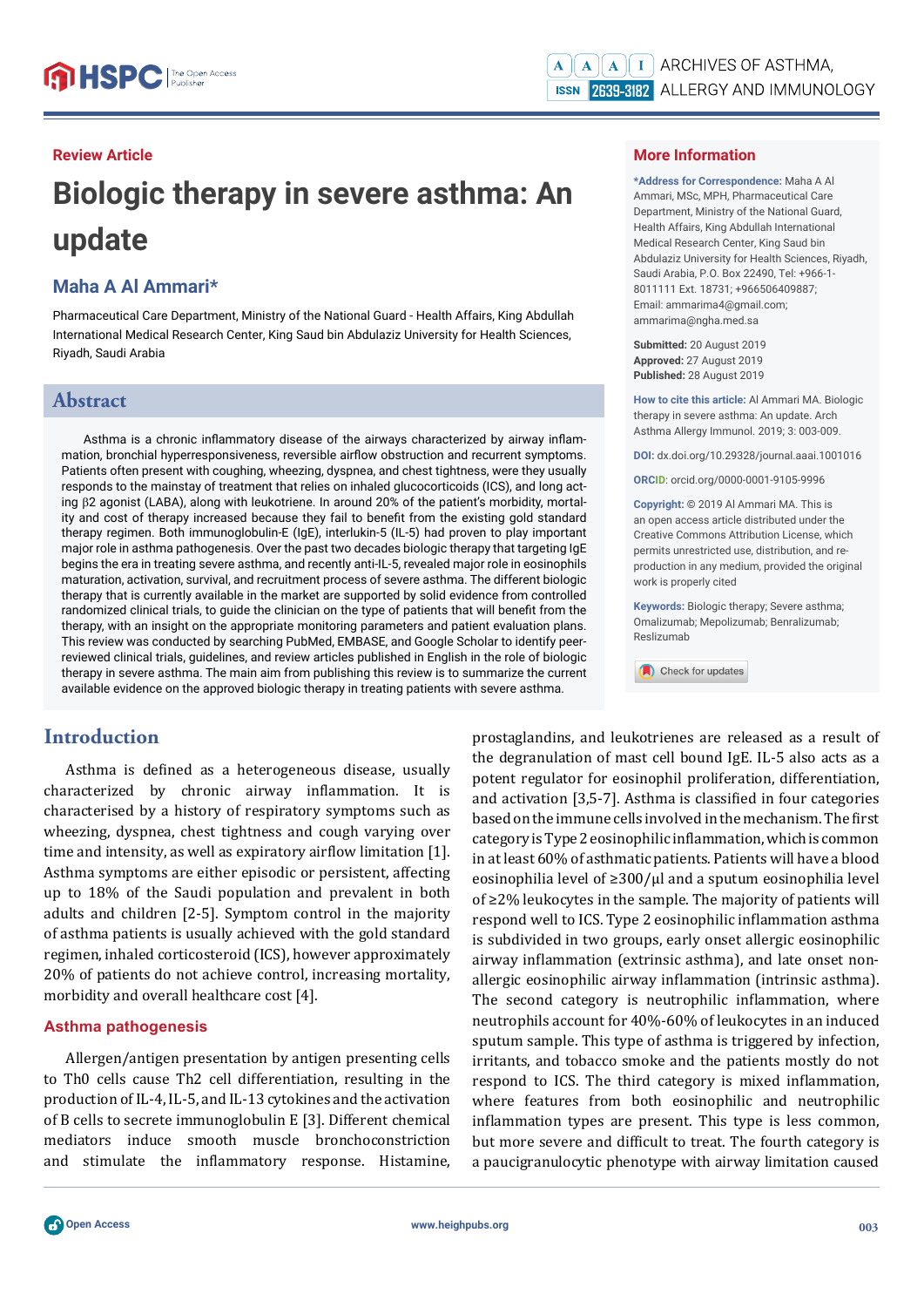by other mechanisms. It is the least common and patients usually have milder disease [2].

Different drug targets had been discovered leading to the advancement of biologic agents to treat patients who are not responsive to ICS, including IgE, IL-4/13, and IL-5, IL-17, TSLP, in addition to many others being investigated. The next section provides an updated review of the United States' FDA approved biologic treatment for severe asthma.

#### **IgE antagonist**

**Omalizumab:** Omalizumab is a recombinant humanized monoclonal antibody that binds free IgE, and prevents its binding to high affinity receptors on the mast cells, basophils, and dendritic cells reducing the cellular responses to an allergen. Omalizumab is approved for patients older than 6 years, diagnosed with severe asthma and treated with a high dose of ICS with a long acting  $\beta$ -2 agonist, and an IgE level within therapeutic range. The dose is calculated based on the weight and IgE levels, and administered subcutaneously every 2-4 weeks [4,8-11,7,12].

The benefit of omalizuma basadd-on the rapy in uncontrolled patients with severe persistent asthma and treated with ICS and long acting  $\beta$ -2 agonist therapy, was investigated in the innovate trial. A randomized, double blind, placebocontrolled trial over 28 weeks resulted in reducing the rate of exacerbation by 26% (0.24 in omalizumab group compared to 0.48 in placebo group,  $P = 0.002$ ). Emergency department visits was significantly reduced (0.24 in omalizumab group compared to 0.43 in placebo group,  $P = 0.038$ ). Both quality of life and lung function test was improved in the omalizumab group compared to placebo, with a comparable incidence rate of adverse events [12].

The experience registry which was a two year observational study, evaluated the effectiveness and safety of omalizumab in patients with uncontrolled persistent asthma. The asthma exacerbation rate, symptoms, use of rescue medication and systemic steroid, were assessed. More than 50% reduction in symptoms and rescue medication use was evident at 24 months. Among the subgroup analysis, the majority (95.6%) of the responders showed a significant reduction in severe asthma exacerbation symptoms at 24 months. The mean dose of systemic steroid (prednisolone-equivalent) was markedly decreased from baseline (16.6mg) to month 24 (5.8mg). No significant adverse events were reported throughout the observation period [13].

In the extra trial, a prospective multicenter randomized, double-blind, placebo-controlled study with omalizumab in severe allergic asthma inadequately controlled with standard therapy, at week 48, the exacerbation rate was significantly reduced in the omalizumab versus placebo group (0.66 Vs. 0.88, P = 0.006), with a 25% relative reduction (IRR, 0.75 (95% CI, 0.61 - 0.92)). In addition, omalizumab increased the

time to first asthma exacerbation (HR, 0.74 (95% CI, 0.60-0.93)  $P = 0.008$ . The mean dose for rescue medication was reduced, with an overall reduction in the symptoms score and improvement in the quality of life (QoL) scores [14].

Safety and tolerability of omalizumab was studied extensively. Rare anaphylactic reactions (0.1% of the patients) were documented. It should be noted that due to $_{1}$ . cardiovascular and cerebrovascular serious adverse events, clinicians should be attentive when prescribing omalizumab. An observational epidemiological study, the EXCELS trial, was conducted to evaluate the long term effectiveness and safety of omalizumab when used in patients with moderate to severe asthma. A higher rate of cardiovascular and cerebrovascular serious adverse events in patients using omalizumab was reported compared to the non-omalizumab group (13.4 vs. 8.1 per 1000 person years (PY's)), which could be explained by the higher rate of severe bronchial asthma in the omalizumab group [15].

Omalizumab has extensive data on its efficacy in improving both clinical and functional parameters in patients with severe asthma, in addition to its effect on the blood and sputum eosinophil count. Unanswered questions include the appropriate duration of therapy, the possibility of developing predictive biomarkers to aid in selecting appropriate patients to initiate the treatment, monitor progress and cessation of therapy [11,16].

Patients initiated on omalizumab should be monitored for 16 weeks before a decision is made regarding their response (responder or non-responder). This is considered a limitation because about one third of patients are non-responders. From an economic perspective, the resources used to treat non-responders for 16 weeks could be devoted to develop predictive biomarkers to initiate and monitor the treatment. A second challenge is to decide the appropriate duration of therapy in responsive patients as its effect persisted in a number of patients after 4-6 years of treatment. However, several reports suggest that withdrawal of omalizumab therapy after successful treatment of patients with severe asthma and with long history of oral glucocorticoids use, results in severe asthma exacerbation [16].

#### **IL-5 antagonists**

**Mepolizumab:** Mepolizumab is a humanized anti-IL-5 antagonist antibody, approved in November 2015 as an addon subcutaneous therapy for patients older than 12 years with severe eosinophilic asthma. IL-5 cytokines regulate the growth, recruitment, activation, and life cycle of eosinophils. Mepolizumab binds to IL-5 and inhibit IL-5 signaling, thereby reducing the production and survival of eosinophils [4,8-11].

Mepolizumab is administered as a 100mg subcutaneous injection every 4 weeks in the upper arm, thigh, or abdomen in stable patients diagnosed with severe eosinophilic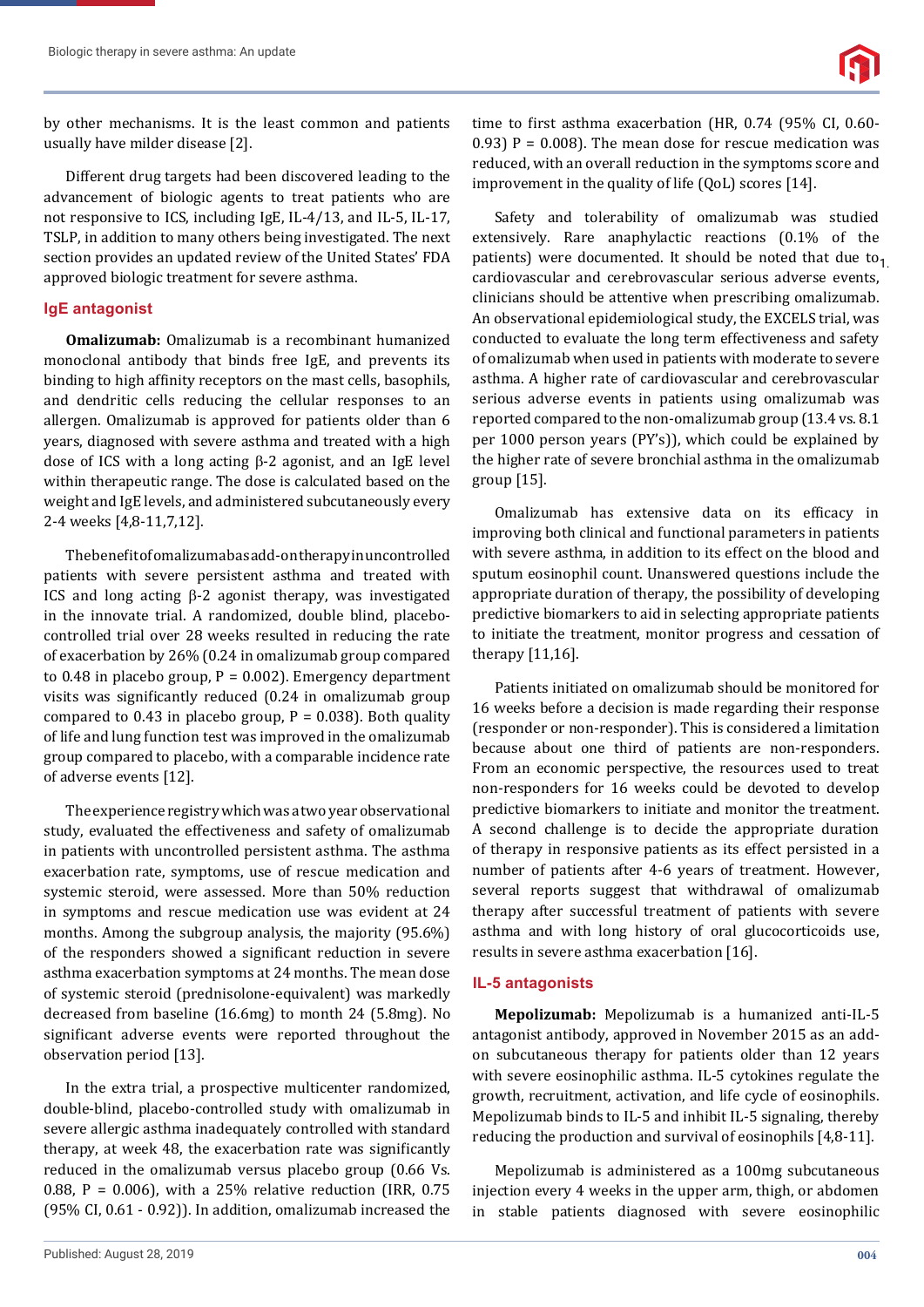asthma, but not during an acute asthma exacerbation, acute bronchospasm, or status asthmaticus. Varicella vaccination should be considered prior to initiating mepolizumab treatment, due to two reported serious herpes zoster adverse events in clinical trials. Headache (19%), back pain (5%), and injection site reactions (8%), was reported in all mepolizumab clinical trials. Mepolizumab should be prescribed cautiously to patients older than 65 years with severe asthma due to a higher potential for increased sensitivity. There are insufficient data for using mepolizumab in pregnancy, lactation, or a pediatric population less than 12 years of age [2,4,11,17].

The DREAM study was the largest study conducted to establish the safety and efficacy of different doses of mepolizumab versus placebo. More than 600 patients with severe asthma were enrolled in this multicentre, double blinded, placebo-controlled study for 52 weeks, to establish the safety and efficacy of mepolizumab 75mg, 250mg, and 750mg intravenously compared to placebo. The rate of a clinically significant exacerbation per patient per years was reduced by 48% (95% CI 31 - 61%, P < 0.0001) in Mepolizumab 75mg, and 39% (95% CI 19 - 54%, P = 0.0005) in Mepolizumab 250mg, and with 52% (95% CI 36-64%, P < 0.0001) in mepolizumab 750mg compared to placebo. The geometric mean of blood eosinophils was reduced at week 52 in subjects given mepolizumab 75mg (0.22 95% CI 0.0.18 - 0.27, P < 0.0001), and in mepolizumab 250mg (0.14 95% CI; 0.12-0.18, P < 0.0001), and in mepolizumab 750mg (0.12 95% CI 0.09 - 0.14,  $P < 0.0001$ ). Emergency department visits and hospital admissions were also reduced in the mepolizumab group compared to placebo, however mepolizumab did not have a significant clinical or statistical effect on the pulmonary function test (FEV1), or AQLQ scores. Mepolizumab was well tolerated by the participants with no serious side effects described in both groups, but infusion related adverse events were noted in the mepolizumab group compared to placebo [18].

Ortega, et al. in the Mensa trial, a randomized double blind, double dummy confirmatory trial, included 567 patients with severe asthma, and recurrent exacerbation despite a high dose of ICS. Patients were randomized to three groups of mepolizumab 75mg intravenously, or mepolizumab 100mg subcutaneously, or placebo for 32 weeks. The rate of asthma exacerbation was significantly reduced by 53% (95% CI; 36 - 65, P < 0.001) in patients who received the subcutaneous mepolizumab, and by 47% (95% CI; 28 - 60, P < 0.001) in the intravenous mepolizumab group compared to the placebo group. The need for hospitalization or emergency visit was reduced by 61% in the subcutaneous mepolizumab group, and by 32% in intravenous mepolizumab group compared to placebo. The 5-item Asthma Control Questionnaire (ACQ-5), and the George's Respiratory Questionnaire (SGRQ) scores were not significantly different in both mepolizumab groups compared to placebo. The mean increase from baseline FEV1 was not significantly improved between both mepolizumab groups and the placebo group. In addition, the safety profile was similar among all groups [19].

Bel, et al., investigated the sparing effect of mepolizumab 100mg subcutaneous of oral glucocorticoids in steroid dependent severe asthma patients in a randomized doubleblind trial, the SIRIUS trial, for 20 weeks. It was confirmed that the reduction in the daily dose of glucocorticoids in the mepolizumab group was higher and significant different compared to the placebo group (OR 2.39; 95% CI; 1.25-4.56). The daily oral glucocorticoids dose was reduced by 90% to 100% in 23% of the patients in the mepolizumab group compared to the placebo group (11%), and a reduction of 70% to less than 90% in 17% of the mepolizumab group patients compared to 8% in the placebo group. In addition to oral the glucocorticoids dose reduction, asthma exacerbation and overall improvement in asthma control was confirmed in SIRIUS trial. In a post-hoc analysis of both the MENSA and SIRIUS trials, an found an overall reduction in asthma exacerbation of 52% in patients with an eosinophil count of 150 cells/μl and 70% in patients with eosinophil count of 500 cells/μl. The significant reduction in asthma exacerbation is highly predicted in patients with an eosinophils count of more than 150 cells/μl [20].

In a recent study conducted by Chupp, et al. (MUSCA), mepolizumab was associated with a significant improvement in HRQOL in patients with severe eosinophilic asthma. The SGRO total score improved from baseline compared to 24 weeks of treatment by -7.7 (95% CI - 10.5 to - 4.9, P < 0.0001). Overall, mepolizumab significantly reduced the rate of asthma exacerbation in patients with severe eosinophilic asthma and had a good oral glucocorticoids dose sparing effect, with a tolerable safety profile. However, it failed to show a statistically significant improvement in pulmonary function [21].

COSMOS was a 52 weeks open label extension phase IIIb study where mepolizumab 100 mg subcutaneously was offered to all previously enrolled patients in both the MENSA and SIRIUS studies regardless their initial allocation in the trials. In COSMOS, mepolizumab's long term safety (adverse events and serious adverse events), in addition to efficacy (annual asthma exacerbation rate, and oral glucocorticoids use) were evaluated. The prevalence of adverse and serious adverse events was low compared to previous trials, with < 1% of the patients experiencing cerebrovascular or cardiovascular side events (stroke, deep vein thrombosis, atrial fibrillation, and myocardial infarction). The reported adverse events in the trail was similar to those in previous trials in the treatment and placebo groups including nasopharyngitis (30%), upper respiratory tract infection (16%), and worsening asthma symptoms (14%). The exacerbation rate as well as hospitalization and emergency department visits showed a low prevalence rate which is consistent with previous studies. Mepolizumab efficacy was noticed to be durable with a stable response even after 84 weeks of treatment [22].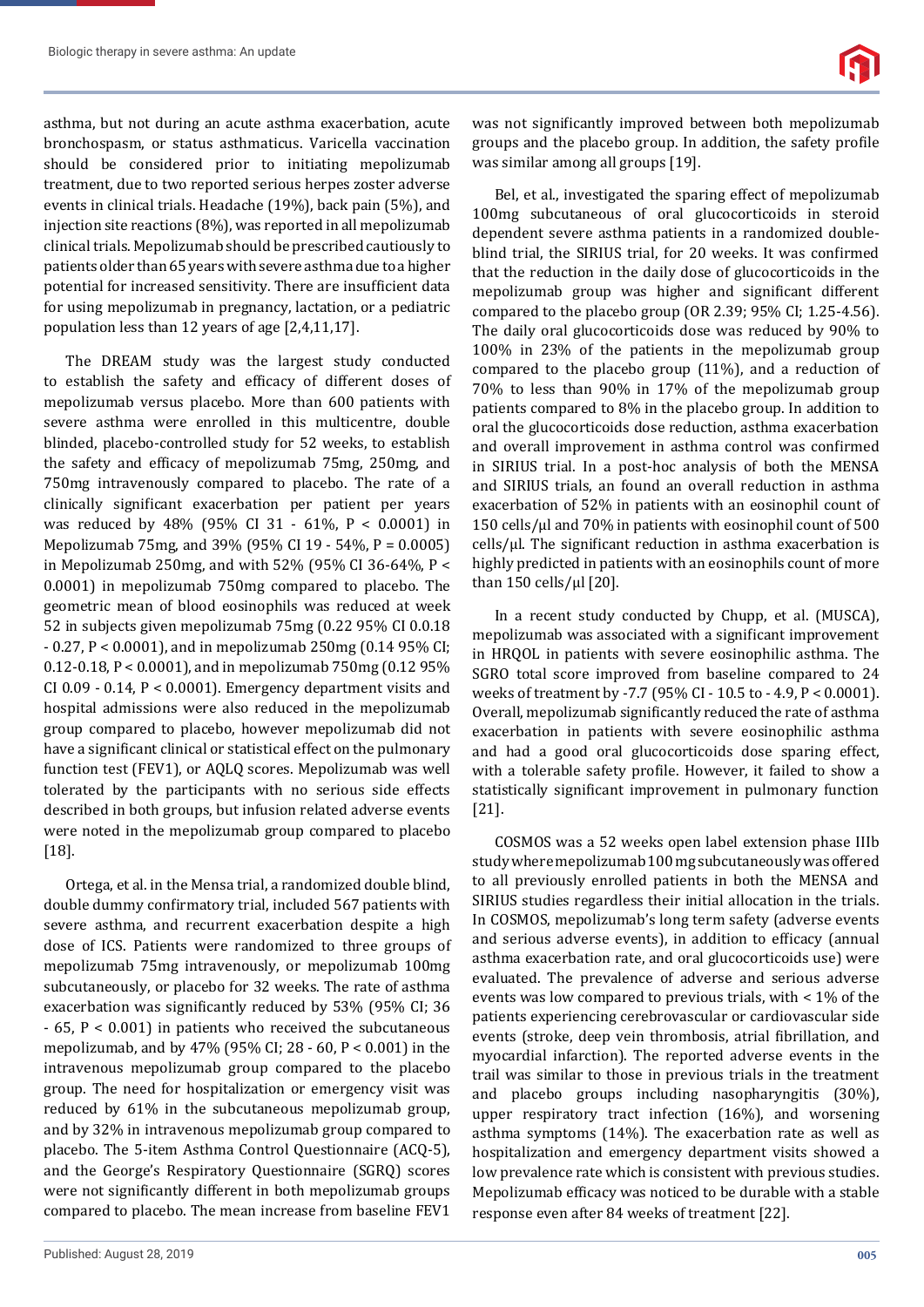COLUMBA was an open label, long term extension safety study of mepolizumab in asthmatic patients. All previously enrolled patients with severe eosinophilic asthma in the DREAM study who received mepolizumab 100mg subcutaneous every 4 weeks and followed up according to the protocol, had been re-evaluated for a total duration of a maximum of 4.5 years (average 3.5 years). Frequently reported adverse events while on treatment were respiratory tract infection (67%), headache (29%), bronchitis (21%), asthma worsening (27%), and injection site reaction (3%). Serious side events were reported in 23% of the patients. Six patients died with one death related to mepolizumab [23]. The Saudi Initiative for Asthma (SINA 2019) stated that all IL-5 antibody including mepolizumab should be continued for 6-12 months. The guidelines was published before the COLUMBA study release and the duration of mepolizumab use might be exempted from the general role for IL-5 antibodies [2,23,24].

**Reslizumab:** Resilzumab is an anti-IL-5 antibody that neutralizes circulating IL-5 and inhibits its bioactivity related to eosinophils. It was approved by the US FDA in March 2016, as an add-on maintenance treatment for patients 18 years or older with severe eosinophilic asthma. The approved dose is 3 mg/kg as an intravenous infusion over 20-50 minutes every 4 weeks [4,8-11,25-27].

Castro, et al. in their randomized, double-blind, placebocontrolled study conducted in 2011, using 53 patients with severe eosinophilic asthma who were not controlled on a high dose of ICS, report a significant reduction in sputum and blood eosinophils (95.45% vs. 38.75% in placebo group,  $P =$ 0.0068). The effect of resilzumab on lung function compared to placebo showed a statistically significant improvement from the baseline FEV1, percentage of predicted FEV1, and FVC. In addition, the ACQ score improved in 59% of patients in the resilzumab group compared to 40% in the placebo group by 0.5 (OR 2.06 (95% CI; 0.88 - 4.86) P = 0.0973), considered as a minimal clinically significant improvement [28].

Castro, et al. in their duplicated, multicenter, double-blind, parallel-group, randomized, placebo-controlled phase III trial, enrolled 953 patients randomly assigned to two groups. The frequency of asthma exacerbation in the resilzumab group was significantly reduced compared to the placebo group after more than 52 weeks of treatment. In addition, the time to the first asthma exacerbation was prolonged significantly in the resilzumab group. Two cases of anaphylactic reaction which responded to standard treatment were reported in the resilzumab group compared to the placebo [29].

 To determine whether the baseline serum eosinophils influenced the efficacy outcome of reslizumab, two randomized clinical trials were conducted. Corren, et al. randomly assigned 492 patients with severe poorly controlled asthma and blood eosinophils < 400 cells/μl to a reslizumab and placebo group. The aim of the study was to measure the change in FEV1 from baseline to week 16, improvement of asthma symptoms measured with the ACQ-7, the reduction of rescue medication use as well as the safety profile. No statistically significant effect was observed in terms of the FEV1 in the reslizumab group with eosinophils < 400 cells/ μl compared to placebo, and a modest effect was reported with the ACQ-7 score ( $P = 0.0457$ ). Overall reslizumab was well tolerated with no significant adverse events among the groups [30]. In contrast, Bjermer, et al. randomly assigned 315 patients with severe uncontrolled asthma on a medium dose ICS, with blood eosinophils > 400 cells/μl to a reslizumab (0.3 mg/kg and 3 mg/kg) and placebo group. Lung function (FEV1), ACQ and AQLQ scores were significantly improved in resilzumab (3mg/kg) group compared to placebo, and the adverse events were similar to previous studies [31]. These two trials (Corren, et al. l and Bjermer, et al.) demonstrated that reslizumab is more efficacious in patients with severe eosinophilic asthma (blood eosinophil > 400 cells/μl) [30,31]. Brusselle, et al. in their 2017 study, assessed the efficacy of reslizumab in patients receiving baseline treatment per GINA step 4 and 5 guidelines, and found that reslizumab reduced the exacerbation rate by 53% (95% CI0.36-0.62) and 72% (95% CI 0.15 - 0.52) in step 4 and step 5 groups respectively [32]. Several studies reported that because of the weight- based dosing strategy for reslizumab, it was more effective than a fixed dose mepolizumab in reducing sputum eosinophils and other asthma control outcomes [23,26].

**Benralizumab:** Benralizumab is a humanized afucosylated monoclonal antibody directed against the alpha subunit of IL-5 receptors (IL5Rα), which induces direct and nearly completed depletion of eosinophils by means of natural killer cell-mediated antibody dependent cellular cytotoxic effects and apoptosis. Benralizumab was approved in November 2017 by the US FDA for patients with severe asthma older than 12 years. The approved dose is 30mg subcutaneously every 4 weeks for 3 doses, then every 8 weeks [4,8-11,33-35].

Several phase II and phase III studies were conducted to assess the safety and efficacy of benralizumab in adult patients with severe eosinophilic asthma while on oral corticosteroid or high dose of ICS/LABA. The SIROCCO trail, a randomized, double-blind, parallel-group, placebocontrolled trial conducted over 48 weeks to assess the efficacy of different benralizumab regimens (30mg every 4 weeks, and 30mg every 8 weeks) versus placebo for 48 weeks. The annual asthma exacerbation rate was significantly reduced in both benralizumab groups (Q4W 0.55, 95% CI 0,42 - 0,71, P < 0.0001, and Q8W 0.49, 95% CI 0.37 - 0.64, P < 0.0001) compared to placebo. With both regimens in the benralizumab group, prebronchiodialtor FEV1 significantly improved over 48 weeks compared to the placebo group. The authors reported that asthma symptoms worsening (13%), and nasopharyngitis (12%) were the most common adverse events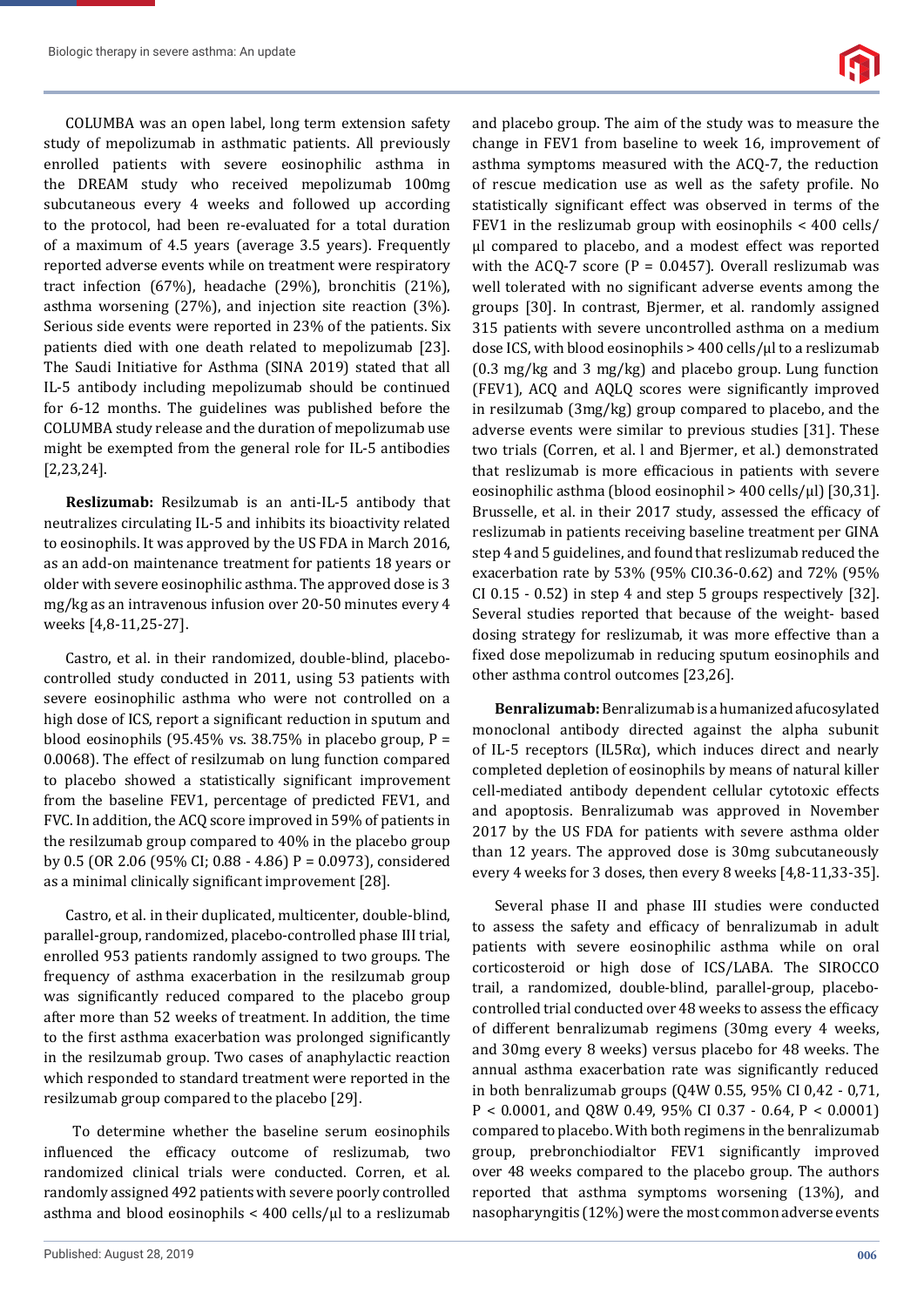in both groups [36]. In the CALIMA trial, the investigators evaluated the efficacy and safety of benralizumab as an addon therapy for patients with severe uncontrolled asthma using the same regimen as in the SIROCCO trial but for a longer duration (56 weeks). The results from the CALIMA trial confirmed the previous studies, however nasopharyngitis was reported in 21% of the patients in the benralizumab group compared to placebo [37]. The oral glucocorticoids sparing effect of benralizumab was evaluated in the ZONDA trial, a 28-week randomized, placebo-controlled trial conducted with 145 patients, diagnosed with severe eosinophilic asthma on oral corticosteroid. The participants were randomized to a benralizumab 30mg subcutaneous every 4 weeks or every 8 weeks and a placebo group. The annual exacerbation rate, asthma symptoms, lung function and safety were assessed. Oral glucocorticoids use was reduced by 75% in patients receiving either of the benralizumab regimens compared to the placebo (25%, P < 0.001 in both comparisons). The Q8W benralizumab group showed an annual asthma exacerbation reduction of 70% compared to placebo (0.54 vs. 1.83, P = 0.003). Pulmonary function was not significantly affected at 28 week duration and there was no statistical difference between all the groups. The reported adverse effect was the same in all the groups with worsening asthma symptoms (13%), nasopharyngitis  $(17%)$  and bronchitis  $(13%)$ . The non-significant effect on the lung function or asthma symptoms might be related to the short duration of this study [38]. Benralizumab efficacy and safety was studied in mild-moderate persistent asthma (BISE trial), with patients using a low to medium dose of ICS. The participants were randomised to benralizumab 30mg subcutaneous every 4 weeks or placebo for 12 weeks. The effect on pulmonary function was not statistically significant between the study groups, indicating that benralizumab use is not defensible in this group of patients, however depleted blood eosinophils were observed in the benralizumab group [39].

Long-term safety and efficacy were evaluated in a randomized, multicenter, double-blind, parallel-group, phase III extension study for the CALIMA and SIROCCO trials for 56 weeks for adults and 108 weeks for adolescents (BORA trial) [40]. Patients were maintained on benralizumab 30mg ever 4 weeks and every 8 weeks. The most frequent reported adverse events were viral upper respiratory tract infection (15%), worsening of asthma symptoms (3%), and injection site reaction (2%), without any report related to serious helminthic infection or anaphylactic reaction. Serious adverse events were reported in 10-11% of the participants of the BORA trials compared to the CALIMA and SIROCCO trials (13% and 9%). The relative similarity in reporting serious adverse events between BORA and CALIMA, and SIROCCO, may be due to the investigators not being blinded to the drug (BORA trial) which may have biased their reporting of serious adverse events in relation to benralizumab [40]. Overall benralizumab proved to be safe and effective over two years duration, without any consequence of eosinophil depletion, or evidence of opportunistic infections [41]. However, clinician

should avoid prescribing benralizumab or any other anti-IL-5 if helminthic infection is present as per SINA-2019 guidelines1. The WINDWARD program and three phase III trials (ANDHI, MIRACLE and SOLANA) are on-going, as well as the approval process at the US FDA for intravenous benralizumab [41].

#### **IL-4 antagonists**

**Dupilumab:** Dupilumab is a human monoclonal antibody to the IL-4 receptor alpha subunit (IL4Rα). It inhibits binding and downstream signalling in both IL-4 and IL-13, two important cytokines in developing Th2 and IgE producing B-cells. It has recently been approved by the US FDA to treat patients older than 12 years with moderate-severe eosinophilic asthma with blood eosinophils more than 300 cells/μl as well as oral steroid dependent severe asthma. Dupilumab is administered in a dose of 400mg followed by 200mg subcutaneous every 2 weeks for patients with the eosinophilic phenotype asthma, for oral steroid dependent patients the dose is 600mg followed by 300mg subcutaneous every two weeks [2,4,8-11].

The efficacy of dupilmuab in terms of the asthma exacerbation recurrence rate was confirmed in a phase IIa trial [41]. Patients with severe persistent eosinophilic asthma, using a medium to high dose of ICS/LABA, were randomized to receive dupilmuab 300mg subcutaneously once weekly or placebo. Asthma exacerbation was reduced by 87% in the dupilmuab group, with a significant improvement in asthma symptoms and lung functions compared to placebo [42]. The same investigators [41], conducted a randomized, double-blind, placebo-controlled, parallel group, phase IIb trial, and after three years, they confirmed their initial findings of reducing the annual exacerbation rate with dupilmuab administered every two weeks compared to placebo, regardless the baseline eosinophil level. Overall the asthma symptoms as measured through the ACQ-5 showed an improvement in the total scores at week 24, in the group receiving dupilmuab every 2 weeks compared to duplimuab every 4 weeks and placebo. The FEV1 was significantly increased from baseline to week 12 (0.35L to 0.43 L), and sustained through the 24-week treatment period. In addition, dupilmuab decreased the biomarkers associated with Th2 inflammation (FENO, eotaxin-3, TARC), and serum IgE. The reported adverse events among all groups were upper respiratory tract infection, headache and injection site reaction with no significant difference between groups [43]. In a recent trial, published in June 2018 by Rabe, et al. the effectiveness of dupilmuab in reducing the oral glucocorticoid dose in patients with severe asthma was investigated. In this randomized, double blind, placebo-controlled trial, the patients were assigned to either dupilmuab 300mg every 2 weeks for 24 weeks or a placebo group [44]. The oral glucocorticoid dose was totally discontinued in 48% of the dupilmuab group compared to 25% of the placebo group. The majority (80%) of the dupilmuab group reduced the total dose with 50% versus the placebo group (50%). The oral glucocorticoid dose was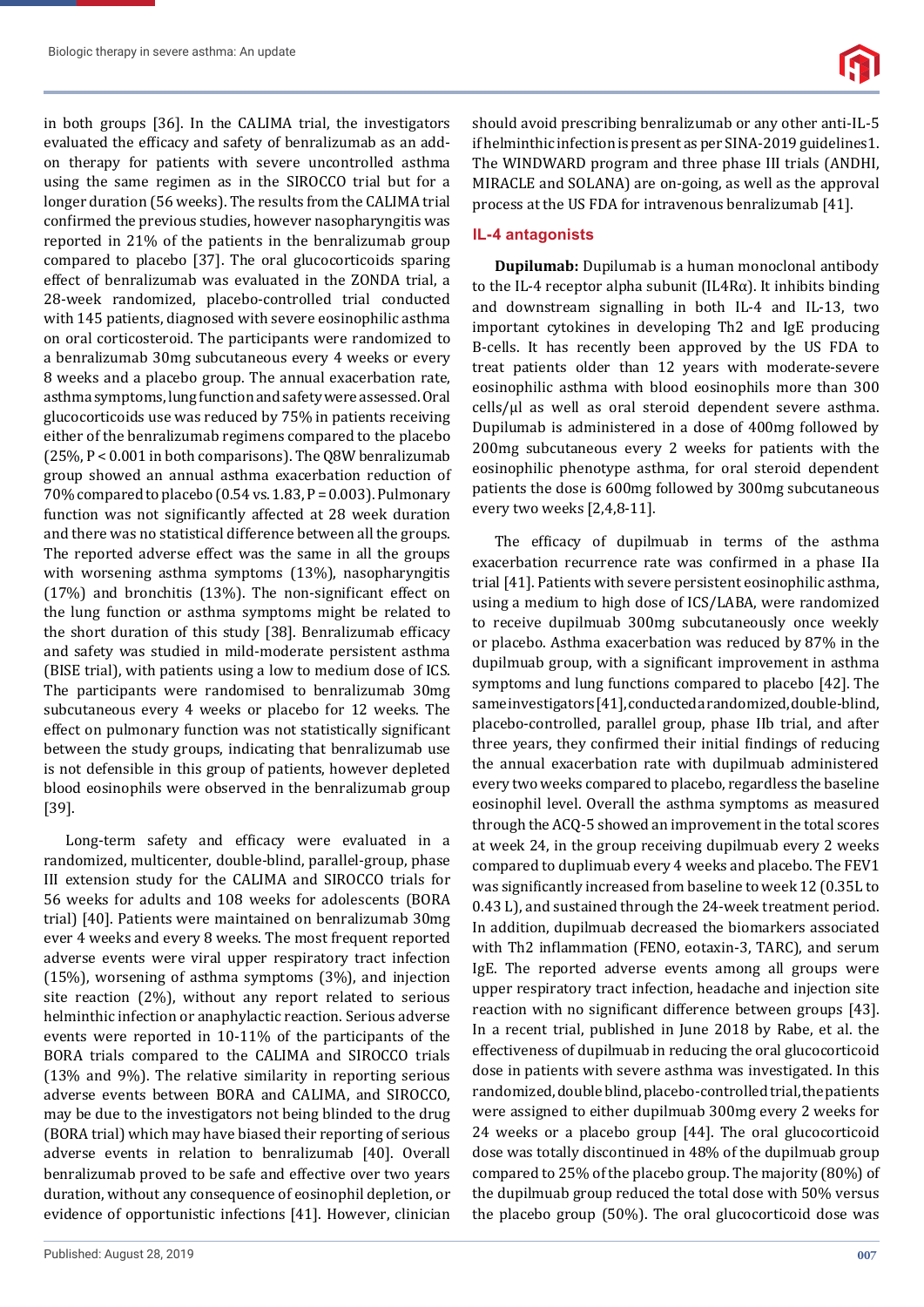reduced to less than 5mg per day in 69% of the duplimuab group compared to 33% in placebo group. The other outcomes including the improved rate of exacerbation, improved lung function, safety profile, and transient increase in eosinophil level was confirmed in this trial [44,45].

It is noteworthy that inhibiting IL-4 signaling will inhibit IL-13 signaling as it highlights the fact that the activation of IL-13 causes the release of different biomarkers including FENO, and blood periostin. These biomarkers could be used in future to monitor the effectiveness of dupilmuab since it shares the same activation axis as IL-13 [16].

## **Conclusion**

Asthma is defined as a heterogeneous disease that affects up to 18% of the Saudi population, where approximately 20% of patients do not achieve control that lead to increased mortality, morbidity and overall healthcare cost. Different targets had been developed to treat patients with severe asthma who are not responsive to ICS, including IgE, IL-4/13, and IL-5, IL-17, TSLP, in addition to many others being investigated. All biologic therapy for severe asthma should be initiated and monitored by specialists due to many challenges in initiating and monitoring the therapy. Severe asthma exacerbation is one of the challenges facing the clinicians when discontinuing IgE antagonist after long term therapy. IL-5 antagonists are promising in treating severe asthma with acceptable safety and efficacy profile; however, clinician should avoid prescribing them if any helminthic infection is present as per SINA-2019 guidelines. Different monitoring parameters could be used to guide the therapy with IL-4 antagonists (FENO, and blood periostin), in the future since inhibiting IL-4 pathway will cause inhibition in IL-13 signaling and as a result it will lead to decrease in the release of different biomarkers.

# **Acknowledgment**

1. Acknowledgment for Prof. Mohamed Al Gobain (Pulmonary Consultant at Ministry of the National Guard - Health Affairs, Riyadh, Saudi Arabia) for providing guidance and review of the manuscript.

2. Acknowledgment for Dr. Susanna Wright from King Abdullah International Medical Research Center, Riyadh, Saudi Arabia, publication office for her contribution in language editing of the manuscript.

Article was sponsored by King Abdullah International Medical Research center, Saudi Arabia-Riyadh.

## **References**

- 1. Asthma GI. Global Strategy for Asthma Management and Prevention: GINA; 2018.
- 2. Al-Moamary MS, Alhaider SA, Alangari AA, Al Ghobain MO, Zeitouni MO, et al. The Saudi Initiative for Asthma-2019 Update: Guidelines for the diagnosis and management of asthma in adults and children. Ann Thorac Med. 2019; 14: 3-48.

**PubMed:** https://www.ncbi.nlm.nih.gov/pubmed/30745934

- 3. McCracken J, Veeranki SP, Ameredes BT, Calhoun WJ. Diagnosis and Management of Asthma in Adults: A Review. JAMA. 2017; 318: 279-290. **PubMed:** https://www.ncbi.nlm.nih.gov/pubmed/28719697
- 4. McCracken J, Tripple JW, Calhoun WJ. Biologic Therapy in the Management of Asthma. Curr Opin Allergy Clin Immunol. 2016; 16: 375–382. **PubMed:** https://www.ncbi.nlm.nih.gov/pubmed/27362324
- 5. Al Ghobain MO, Algazlan SS, Oreibi TM. Asthma prevalence among adults in Saudi Arabia. Saudi Med J. 2018; 39: 179-184. **PubMed:** https://www.ncbi.nlm.nih.gov/pubmed/29436567
- 6. Stephen T Holgate, Riccardo Polosa. The mechanisms, diagnosis, and management of severe asthma in adults. Lancet. 2006; 368: 780-793. **PubMed:** https://www.ncbi.nlm.nih.gov/pubmed/16935689
- 7. Canonica GW, Senna G, Mitchell PD, O'Byrne PM, Passalacqua G, et al. Therapeutic interventions in severe asthma. World Allergy Organ J. 2016; 9: 1-12. **PubMed:** https://www.ncbi.nlm.nih.gov/pubmed/27942351
- 8. Yang X, Feng HR, Chen ZM, Ying SM. Biologic Targeting: New and Effective Therapeutic Approaches against Severe Asthma. Chin Med J. 2018; 31: 1009-1012. **PubMed:** https://www.ncbi.nlm.nih.gov/pmc/articles/PMC5937305/
- 9. Diver S, Russell RJ, Brightling CE. New and emerging drug treatments for severe asthma. Clin Exp Allergy. 2018; 48: 241–252. **PubMed:** https://www.ncbi.nlm.nih.gov/pubmed/29315966
- 10. Linda Zhu, Ciaccio CE, Casale TB. Potential new targets for drug development in severe asthma. World Allergy Organ J. 2018; 11: 1-9. **PubMed:** https://www.ncbi.nlm.nih.gov/pubmed/30386455
- 11. Patel TR, Sanjiv Sur. Ige and eosinophils as therapeutic targets in asthma. Curr Opin Allergy Clin Immunol. 2017; 17: 42-49. **PubMed:** https://www.ncbi.nlm.nih.gov/pubmed/27906698
- 12. Hanania NA, Alpan O, Hamilos DL, Condemi JJ, Reyes-Rivera I, et al. Omalizumab in Severe Allergic Asthma Inadequately Controlled with Standard Therapy. Ann Intern Med. 2011; 154: 573-582. **PubMed:** https://www.ncbi.nlm.nih.gov/pubmed/21536936
- 13. Humbert M, Beasley R, Ayres J, Slavin R, Hébert J, et al. Benefits of omalizumab as add-on therapy in patients with severe persistent asthma who are inadequately controlled despite best available therapy (GINA 2002 step 4 treatment): INNOVATE. Allergy. 2005; 60: 309-316. **PubMed:** https://www.ncbi.nlm.nih.gov/pubmed/15679715
- 14. Braunstahl GJ, Chen CW, Maykut R, Georgiou P, Peachey G, et al. The eXpeRience registry: The 'real-world 'effectiveness of omalizumab in allergic asthma. Respir Med. 2013; 107: 1141-1151. **PubMed:** https://www.ncbi.nlm.nih.gov/pubmed/23721684
- 15. Iribarren C, Rahmaoui A, Long AA, Szefler SJ, Bradley MS, et al. Cardiovascular and cerebrovascular events among patients receiving omalizumab: Results from EXCELS, a prospective cohort study in moderate to severe asthma. J Allergy Clin Immunol. 2017; 139: 1489-1495. **PubMed:** https://www.ncbi.nlm.nih.gov/pubmed/27639934
- 16. Caruso M, Morjaria J, Emma R, Amaradio MD, Polosa R. Biologic agents for severe asthma patients: clinical perspectives and implications. Intern Emerg Med. 2018; 13: 155–176. **PubMed:** https://www.ncbi.nlm.nih.gov/pubmed/29238905
- 17. Menzella F, Lusuardi M, Montanari G, Galeone C, Facciolongo N, et al. Clinical usefulness of mepolizumab in severe eosinophilic asthma. Ther Clin Risk Manag. 2016; 12: 907–916. **PubMed:** https://www.ncbi.nlm.nih.gov/pubmed/27354806
- 18. Pavord ID, Korn S, Howarth P, Bleecker ER, Buhl R, et al. Mepolizumab for severe eosinophilic asthma (DREAM): a multicenter, double-blind, placebo-controlled trial. Lancet. 2012; 380: 651-659. **PubMed:** https://www.ncbi.nlm.nih.gov/pubmed/22901886